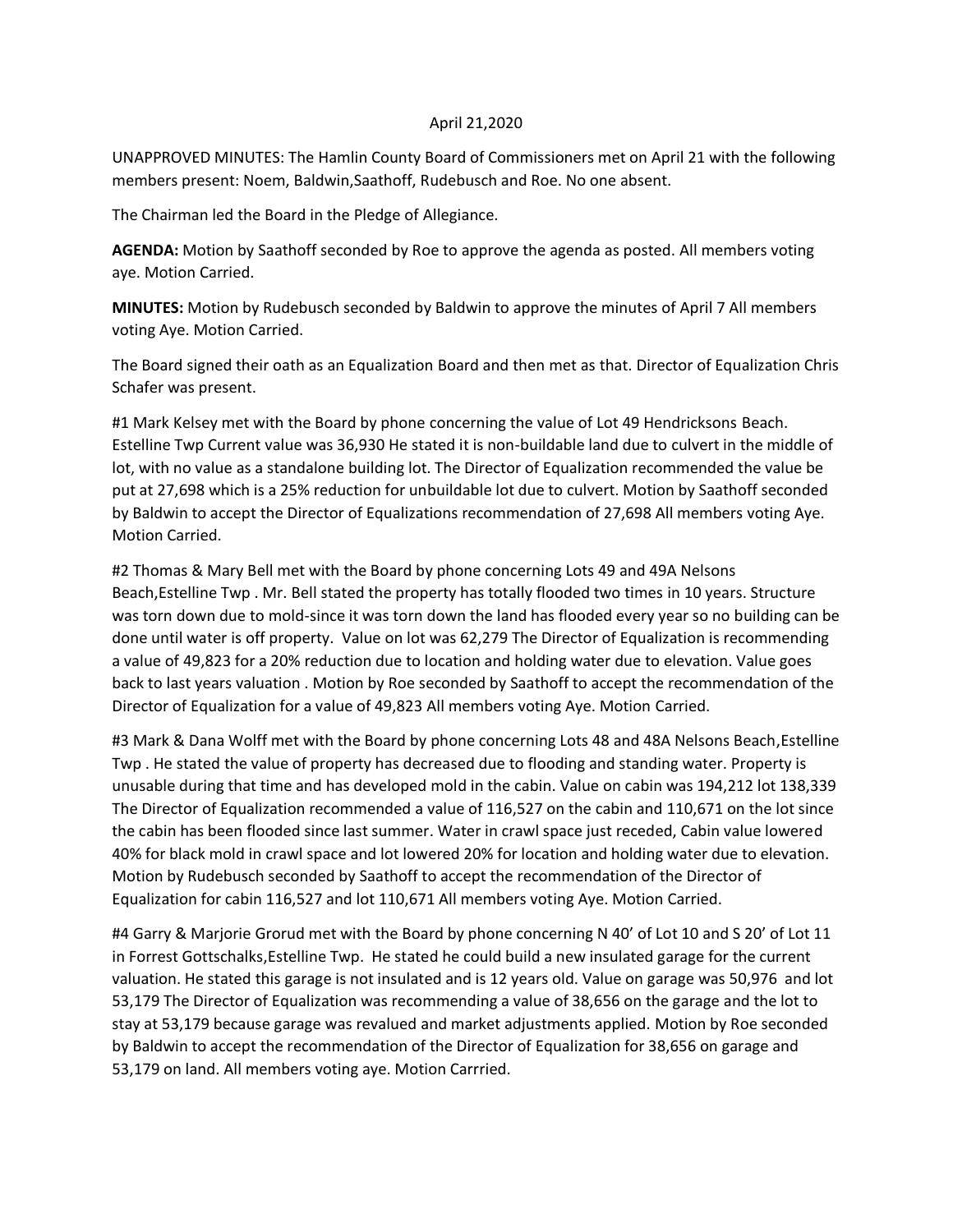#5 Mavis & Walter Poelstra met with the Board by phone concerning the house located in Hamlin Township in NW1/4 Section 28-115-51 which is an older house which they rent out. The insurance company will no longer carry insurance on such. They feel the house is in poor condition and is to be torn down by them when this renter leaves the property. Current value on house is 40,779 ag land 343,368 The Director of Equalization is recommending the house value be 6000 due to the poor condition and the land would stay the same at 343,368 . Motion by Saathoff seconded by Rudebusch to accept the Director of Equalization's recommendation of 6000 for house and 343,368 for land. All members voting Aye. Motion Carried.

#6 Eric & Jennifer Bortnem Risty met with the Board by phone concerning the W 146' of OL 9 Bock 12 in Estelline City.The value on the house is 141,126,extra building 2048 land 6074 the Local Board of Equalization put the value on house at 111,878 extra building 2048 and land 6074 The owner feels this is an incorrect assessment value. The Director of Equalization was recommending 83,123 on house which includes garage and 2048 on extra building and 6074 on land. He recalculated value from when purchased on open market in 2012. Assessment is above fair market value. He did an exterior inspection and observed a lot of deferred maintenance and will review interior's information when allowable. Motion by Rudebusch seconded by Roe to accept the Director of Equalization's recommendation of 83,123 for house and garage 2048 for extra building and 6074 for land. All members voting Aye. Motion Carried.

#7 Kenneth Grunewaldt did not meet with the Board. This is concerning Lot 12 Block 3 in Hayti Town Value on house was 91,978 lot 2484 The Local Board of Equalization did not make a change in the valuation. The owner was questioning the square footage assigned to the basement and plumbing rough in basement. The Director of Equalization stated the footage in basement was incorrect. And recalculated value. Removed value of basement plumbing rough – in. He stated he recommended a value of 88,478 on house and 2484 on lot. Motion by Baldwin seconded by Rudebusch to accept the recommendation of the Director of Equalization of 88,478 on house and 2484 on lot. All members voting Aye. Motion Carried.

The Director of Equalization was requesting an office adjustment for Dennis & Olive Johansen for NE1/4SW ¼ & S ½ S1/2 & N ½ SE ¼ Less Lot 1 Johansen in Cleveland Twp Record #897 house should be moved to Record 7218 Value 62,669 Motion by Rudebusch seconded by Baldwin to make this adjustment. All members voting Aye. Motion Carried.

The Director of Equalization was requesting an office adjustment for Larry & Evelyn Bakke in Estelline Twp concerning mobile home is being assessed on Record 284 and should be deleted as it is on Record 6770. Value 2831 Motion by Roe seconded by Rudebusch to make this adjustment. All members voting Aye. Motion Carried.

The Director of Equalization was requesting an office adjustment for Sherwood & Patsy Svarvari in Norden Twp on SW ¼ less Svarvari Addn. due to buildings and house on wrong parcel not added after AG reappraisal Record 6929 Value 166,034 Motion by Saathoff seconded by Baldwin to make this adjustment. All members voting Aye. Motion Carried.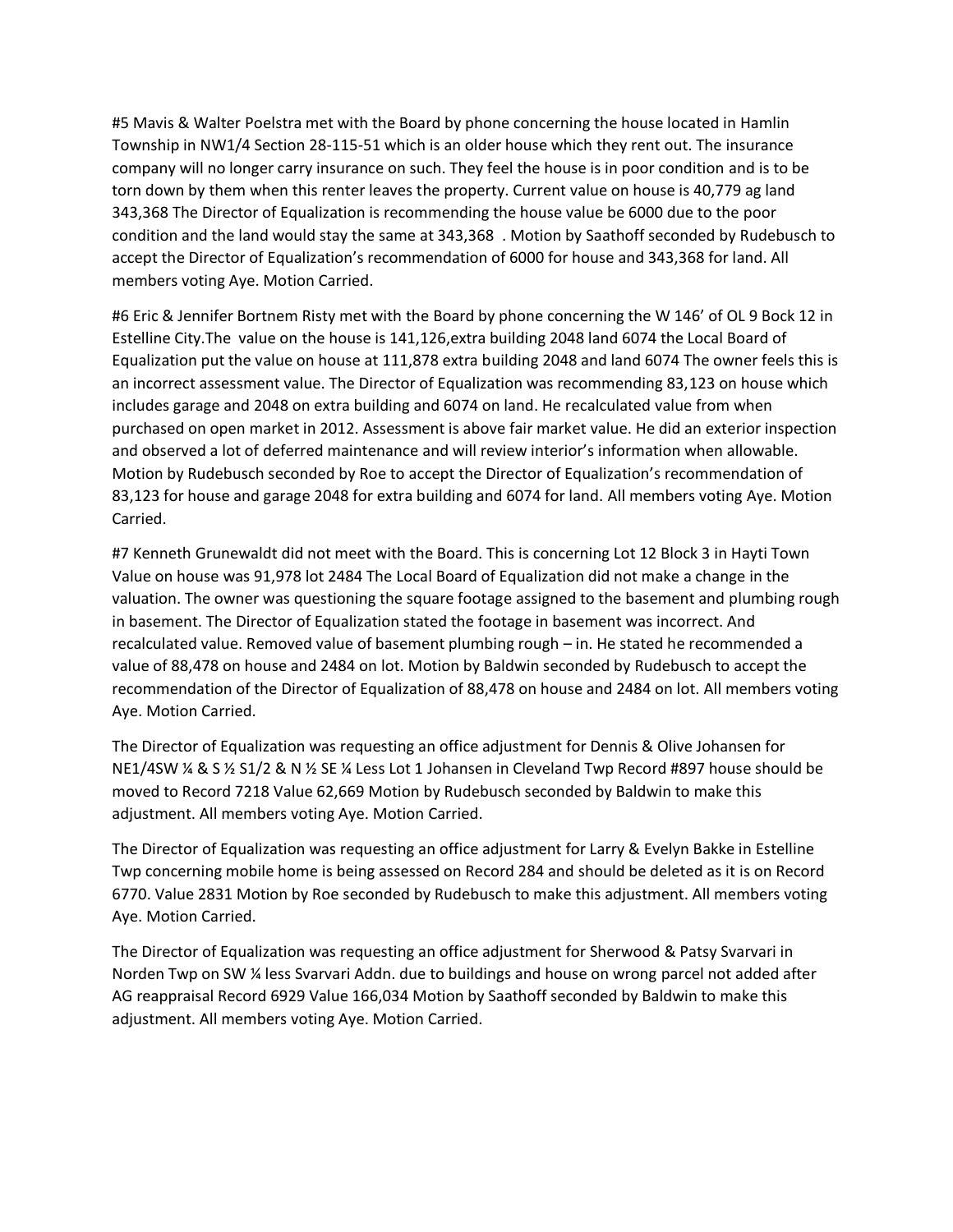The Director of Equalization was requesting an office adjustment for David and Eileen Raw on Lot 5 Flakus Addn in SE ¼ SE ¼ in Norden Township Record # 339 value 20,602 as land was calculated as AG and as Small Acreage,needs to be small acreage only. Motion by Baldwin seconded by Roe to make this adjustment. All members voting Aye. Motion Carried.

The Director of Equalization was requesting an office adjustment for Mary Nordman on Mobile Home on leased Site in Lake Poinsett Estates in Norden Twp Record #6116 Value on mobile home 1000 garage 1794. Delete record as mobile home and garage burned nothing there. Motion by Rudebusch seconded by Saathoff to make this adjustment. All members voting Aye. Motion Carried.

The Director of Equalization was requesting an office adjustment for Jerry & Geraldine Runia W 420' of GL 4 and 5 less platted portions in Norden Twp Record #6932 value 33,112 Acres should be 11.1 not 12.16 value now 30,173 Motion by Rudebusch seconded by Saathoff to make this adjustment. All members voting Aye. Motion Carried.

The Director of Equalization was requesting an office adjustment for Bahnson Family Revocable Trust on Lot 1A in Nitteberg Beach Norden Twp Record 5866 value 13,536 Reduced at County Board last year to 3060 Value has increased to previous value.Motion by Baldwin Seconded by Saathoff to make this adjustment to 3060 All members voting Aye. Motion Carried.

The Director of Equalization was requesting an office adjustment for Ron and Tammy White in Castlewood City Outlots in SE 35-115-52: N 100' of E ½ of OL 3 Record 3812 House removed three years ago Value 13,828 to 0 Motion by Rudebusch seconded by Roe to make this adjustment to 0 All members voting Aye. Motion Carried.

The Director of Equalization was requesting an office adjustment for 17 parcels for water acres which were not recorded in assessment notices. Motion by Roe seconded by Rudebusch to make these adjustments. All members voting Aye. Motion Carried.

The Director of Equalization was requesting an owner occupied addition for parcel 1420 which needs to get owner occupied status. Motion by Rudebusch seconded by Saathoff to make this adjustment. All members voting Aye. Motion Carried.

The Director of Equalization presented 6 parcels that have renewable resources on them. Motion by Roe seconded by Saathoff to approve these renewable resources. All members voting Aye. Motion Carried.

The Director of Equalization presented the list of 65 exempt properties for approval. Motion by Rudebusch seconded by Baldwin to approve such properties as exempt. All members voting Aye. Motion Carried.

The Director of Equalization presented the list of 12 applicants to receive the disabled vet exemption. Motion by Saathoff seconded by Baldwin to approve these applications. All members voting Aye. Motion Carried.

The Director of Equalization presented the list of 41 applicants for elderly freeze who had qualified.Motion by Saathoff seconded by Roe to approve these applications. All members voting Aye. Motion Carried.

Equalization will be continued at the May 5,2020 meeting.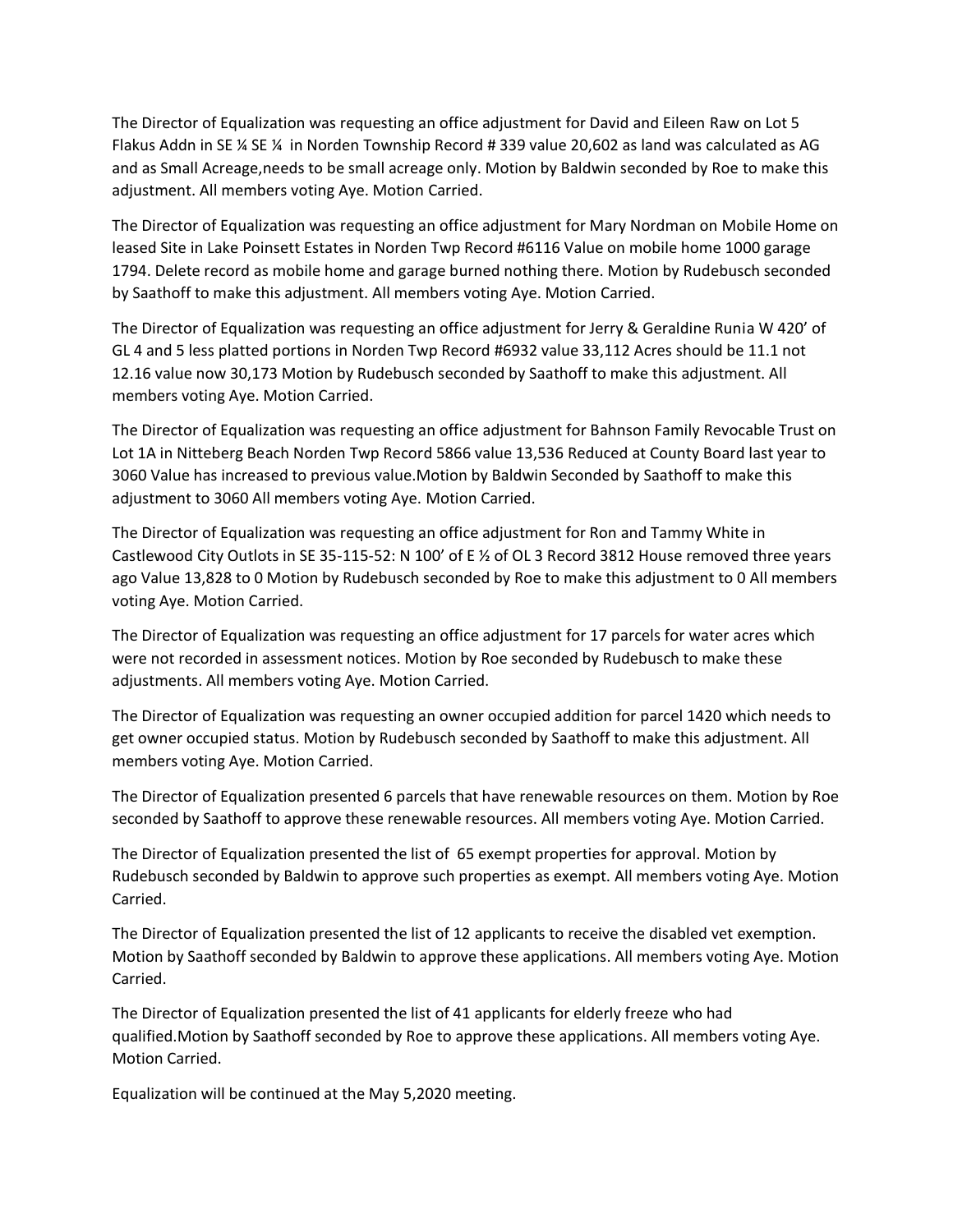The Board then convened as a Commissioners Board.

**HIGHWAY DEPT:** Bryan Pedersen Highway Supt met with the Board by phone. Bryan stated the Poinsett Colony thought maybe an old bridge deck might work for the crossing east of the Colony. Commissioner Saathoff stated a contractor had looked at such and did not know if it would work. The Board will wait to see what action needs to be taken. Loren Beld of LL and Sons Mining is mining gravel one and one half miles west of Kones Korner and would like a haul agreement from there to Highway 81. The Board stated to wait until he has all his permits. Some of the roads are being torn up by people hauling on them. The department will keep trying to repair such. The department had hauled rock and built up an area on 446<sup>th</sup> Ave. and most of the water is now coming off of it.

**STRIPING AGREEMENT:** Motion by Rudebusch seconded Baldwin to authorize the Chairman to sign an Agreement to Provide for the Striping and Continuing Maintenance of County Roads in Hamlin County with the Dept of Transportation to stripe approximately 25 miles of county roads at a cost to the county of 19,877.59 Total cost of project is 26,955.00 with the State paying the difference. All members voting Aye. Motion Carried.

**SHERIFFS CONTRACT LAW:** Motion by Roe seconded by Rudebusch to authorize the Chairman to sign the shared policing agreements for Jan. 1,2021-Dec. 31-2021 as presented by the Sheriff for contract law for Bryant City 520 hours at 1344.33 monthly, Castlewood City 1300 hours at 3358.33 monthly and Castlewood School for 180 hours at 620.00 per month . All members voting Aye. Motion Carried.

**AUTOMATIC SUPPLEMENT:** Motion by Baldwin seconded by Roe to make an automatic supplement to the Sheriffs Budget (101-211-411) in the amount of 785.02 fr4om Highway Safety Grant and to revenue source of grant (101-331.95) and to Road Revenue source (201-374.10) scrap iron in the amount of 235.90 All members voting Aye. Motion Carried.

**SHERIFFS DEPT:** The Sheriffs office had requested permission to apply for a grant of 14,000.00 towards salaries with County match of 3500.00 which will be during normal patrol time and to apply for a radar unit grant of 1599.20 and County will pay 399.80 and grant for Coronavirus Emergency Supplemental Funding Program from the USDJS which they are working on and also to allow the electronic signature from the Chairman to apply for such. Motion by Roe seconded by Rudebusch to allow them to proceed in applying for such. All members voting Aye. Motion Carried.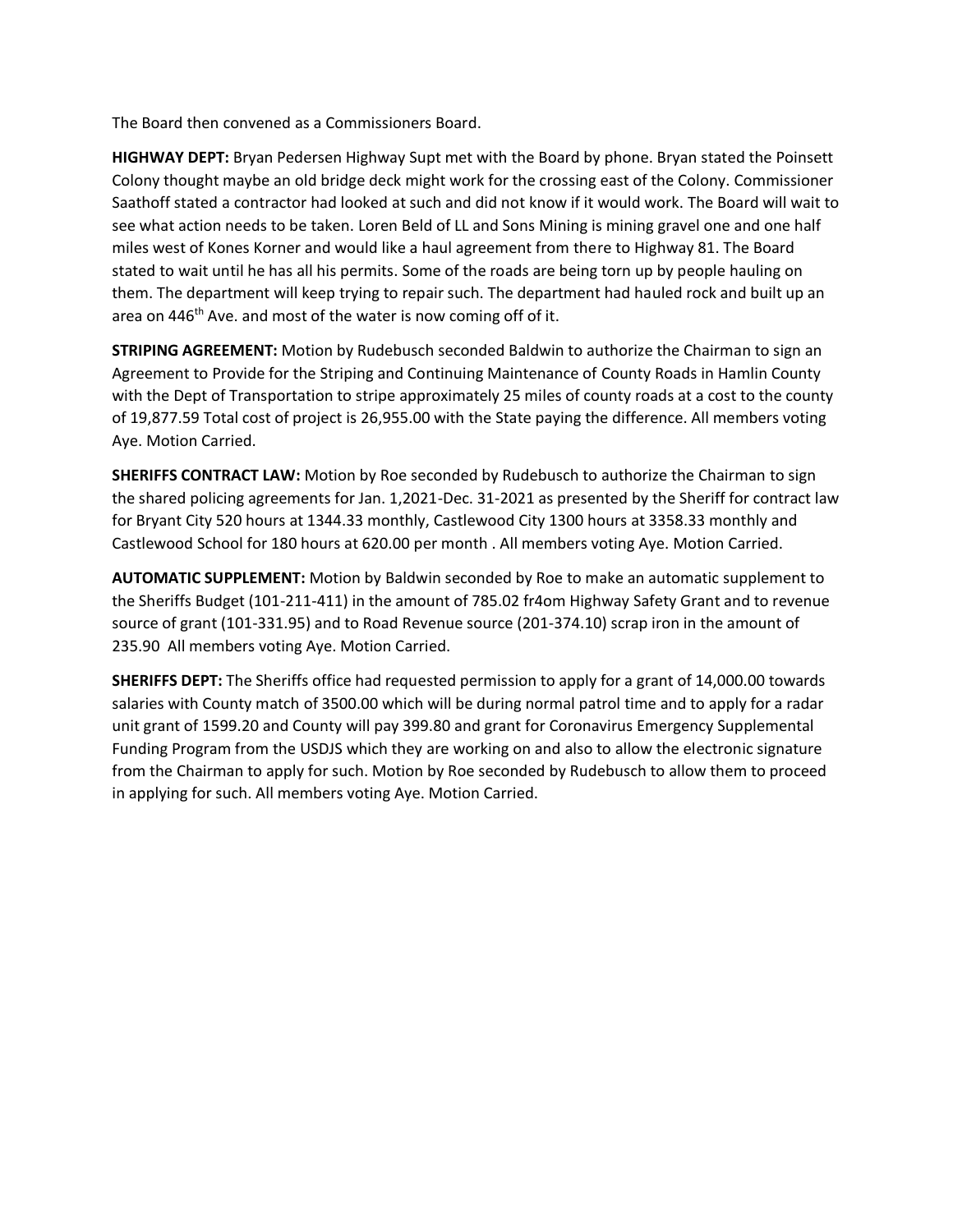The Auditor reported the cash on hand in the Treasurers Office as of April 1,2020

| <b>Checking Account</b>     | \$589,125.60   |
|-----------------------------|----------------|
| <b>Money Markets</b>        | \$2,452,900.91 |
| CD's                        | \$4,050,000.00 |
| Cash on Hand                | \$1,471.88     |
| Checks on Hand              | \$44,997.08    |
| Credit Card Deposit on Hand | \$1,553.92     |
| Petty Cash on Hand          | \$400.00       |
| Total                       | \$7,140,449.39 |

of this the following belongs to

| <b>General Fund</b>           | \$4,071,537.83 |
|-------------------------------|----------------|
| <b>Special Revenue</b>        | \$2,293,100.02 |
| Schools                       | \$403,714.53   |
| Townships                     | \$138,887.53   |
| Cities & Towns                | \$93,260.04    |
| <b>Trust and Agency Funds</b> | \$139,949.44   |
| Total                         | \$7,140,449.39 |

**Claims Paid:** Quadient Postage 2121.00 Lingo Communications phones Auditor 11.69 Register of Deeds 12.66 Assessor 17.49 Treasurer 16.40 Weed 11.69 Courthouse 11.69 Extension 12.21 LIEAP 11.69 Ottertail Power Elect Ag Bldg 71.93 Courthouse 691.29 Verizon Sheriff Cell Phones & air cards 528.30 SD Public Health Lab Blood tests 40.00 SDACO part of Register of Deeds fees to state 212.00 Visa Road supp 20.15 phone 1.05 Visa Courthouse Maint supp 42.00 Sheriff supplies 579.06 Northwestern Energy Heat Courthouse 441.88 Ag Bldg 146.94 Northwestern Energy Road Util 23.01 Jutting Grocery COVID-19 Emerg & Disaster supp 297.99 Hamlin County Treasurer Sheriff title 21.20 Gustafson Tiling payment 9,000.00

**SD Dept of Revenue money sent to State:** Birth Fees 70.00 Death Fees 10.00 Drivers license 478.00 Motor Vehicle License \$97,508.32 Total sent \$98,066.32

# **QUARTERLY DISTRIBUTION OF MOTOR VEHICLE LICENSE TO TOWNSHIPS:**

| Castlewood       | \$2,682.84  | Oxford    | \$4,330.19 |
|------------------|-------------|-----------|------------|
| <b>Brantford</b> | \$6,307.02  | Garfield  | \$3,812.45 |
| Norden           | \$5,836.35  | Estelline | \$4,283.13 |
| Hamlin           | \$3,106.44  | Dempster  | \$3,671.25 |
| <b>Florence</b>  | \$2,965.24  | Hayti     | \$3,953.66 |
| Cleveland        | \$3,247.65  | Opdahl    | \$4,612.60 |
| Dixon            | \$4518.46   |           |            |
| Total:           | \$53,327.28 |           |            |